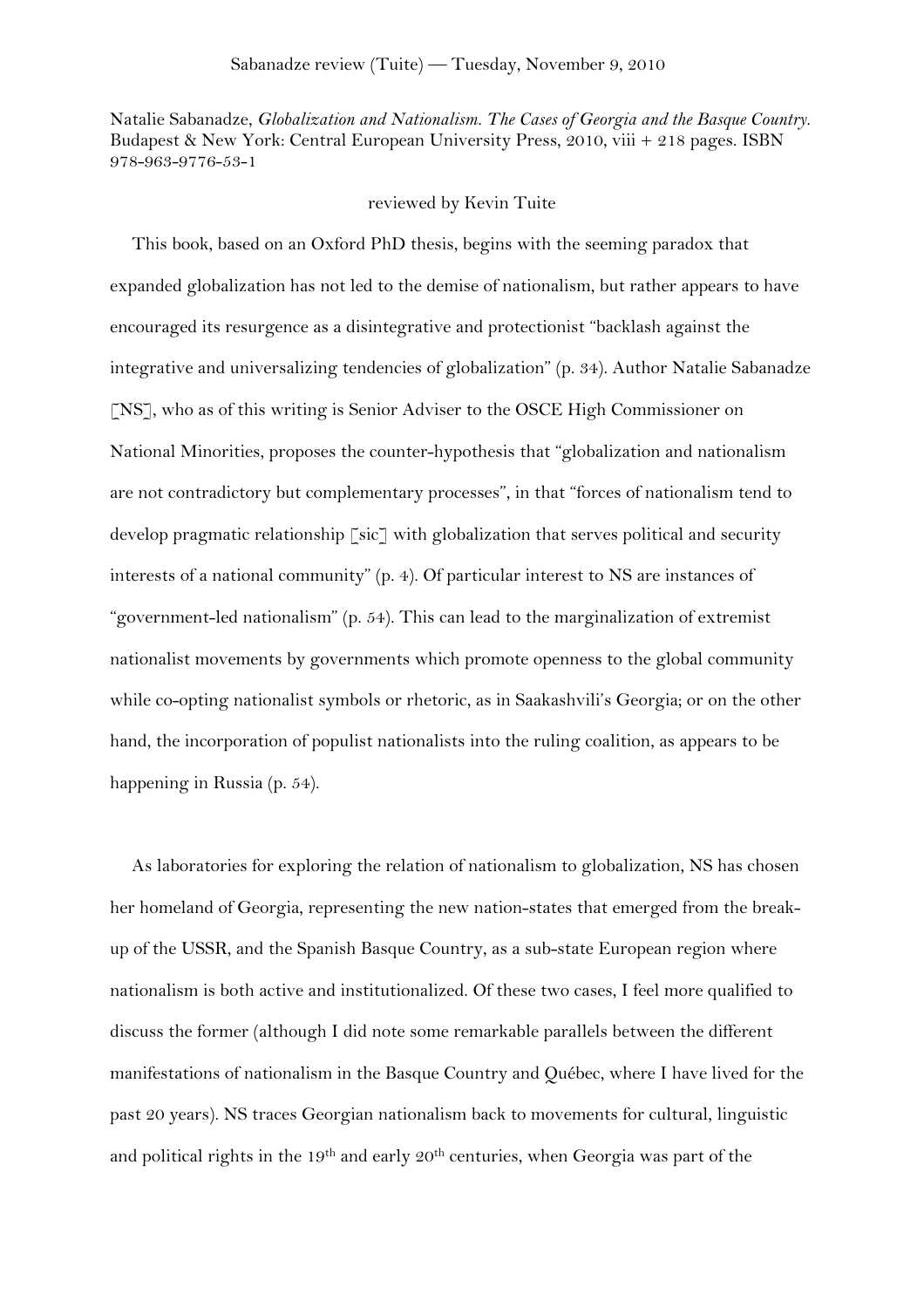Russian Empire. She characterizes these movements as Herderian, inclusive and self-critical (pp. 68-76). The rather light colors in which NS depicts Georgian nationalism up to the Red Army invasion of 1921 serves to heighten the contrast with her dark portrayal of the initial phase of post-Soviet nationalism, dubbed "national fundamentalism" and associated principally with Zviad Gamsakhurdia, the dissident who became post-Soviet Georgia's first president (pp. 89-98). NS places the blame on Soviet Georgian intellectuals, who, with the overt or covert support of the leadership, fostered the primordialized and selfcongratulatory concepts of national identity which informed much of the exclusionary nationalist rhetoric of the late 1980s and early 90s (pp. 81-88). This account rings true, but should be extended to include Tsarist-period scholars who contributed to the modernist linguistic and ethnological concepts of ethnicity which replaced earlier notions of Georgian identity rooted primarily in religious affiliation. After a period of "national apathy" under the presidency of Shevardnadze, nationalism reemerged in the new century in the form of competing movements, an anti-Western and anti-globalist strain (favorite targets of which include the Soros Foundation and newly-introduced Protestant sects); and a pro-Western, Europe-oriented nationalism encouraged by the government, especially after Saakashvili's rise to power. (An interesting feature of these competing nationalisms, not developed by NS, is that both make reference to Georgian Orthodox identity. The anti-globalists oppose Orthodox morality to "unhealthy" trends, practices and cultural products imported from the West, often accompanied by an orientation toward the fellow-Orthodox Russians; whereas Saakashvili promotes Orthodox symbols as a sign of Georgia's attachment to Christian Europe).

Rather little is said in this book about Georgia's ethnic minorities. The lesson learned from South Ossetian war of August 2008, which must have occurred just as the manuscript was about to go to the printers, is that "globalization is no protection from power politics"